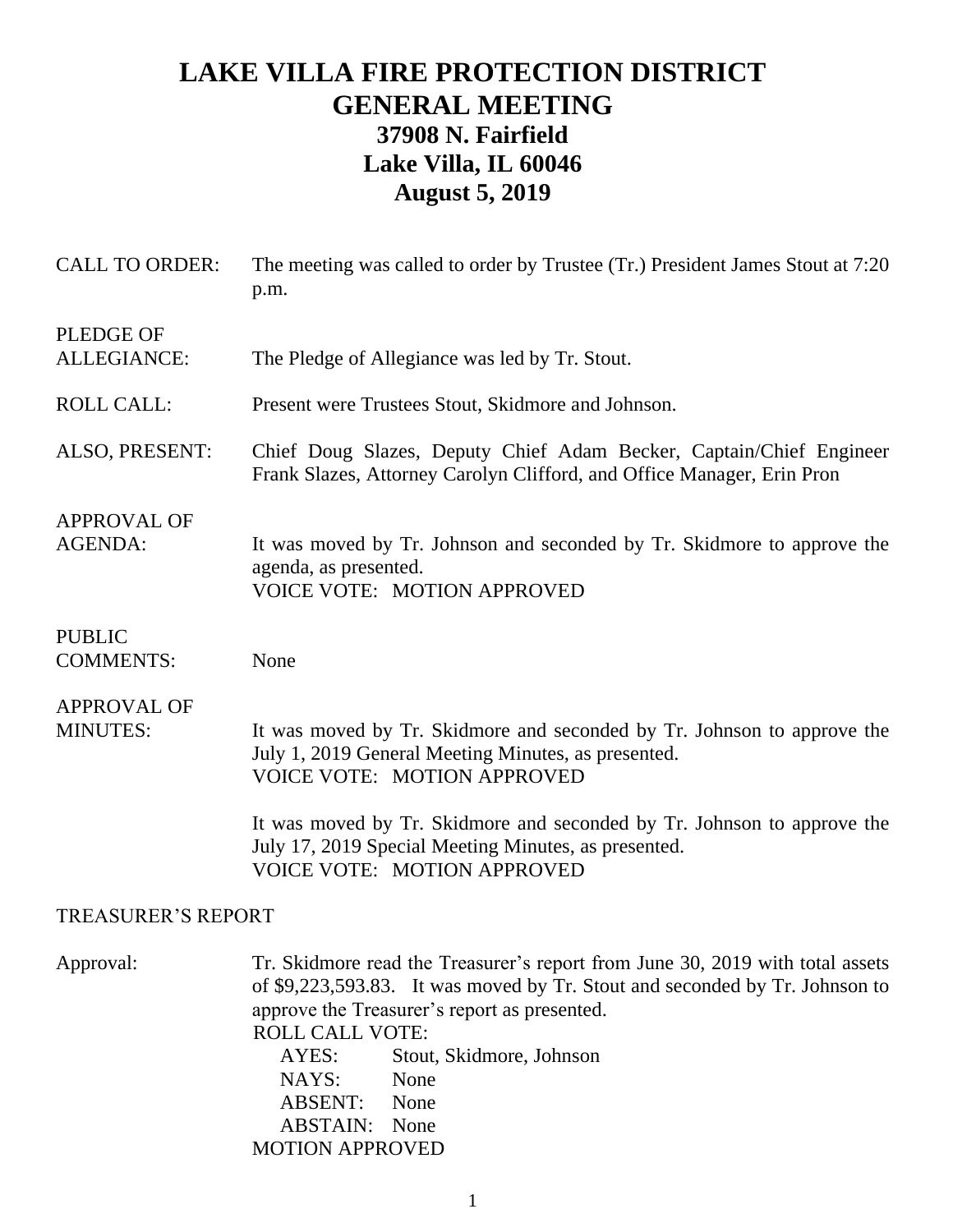| Investments/                                                    |                                                                                                                                                                                                                                                                                         |
|-----------------------------------------------------------------|-----------------------------------------------------------------------------------------------------------------------------------------------------------------------------------------------------------------------------------------------------------------------------------------|
| Accounts:                                                       | The Trustees reviewed the District's investments.                                                                                                                                                                                                                                       |
|                                                                 | Trustee Skidmore advised the Board that per the motion made at June's<br>meeting, the two remaining State Bank of the Lake's CD were closed, and the<br>balances transferred to the corresponding State Bank of the Lake's Corporate<br>and Ambulance Funds.                            |
| Payment of Bills:                                               | It was moved by Tr. Johnson and seconded by Tr. Stout to approve the August<br>2019 bills to be paid in the amount of \$595,805.49, as read by Tr. Skidmore.<br>AYES:<br>Stout, Skidmore, Johnson<br>NAYS:<br>None<br>ABSENT:<br>None<br><b>ABSTAIN:</b> None<br><b>MOTION APPROVED</b> |
| <b>OLD BUSINESS</b>                                             |                                                                                                                                                                                                                                                                                         |
| <b>Station 2 Renovation:</b>                                    | Tr. Stout and Chief Slazes informed the Board about the latest Construction<br>Meeting and the current status of the renovation.                                                                                                                                                        |
| 2018/2019 Audit:                                                | The Board was advised of the field work for the audit will be the week of<br>August 12, 2019. The auditor and Lauterbach and Amen are working on the<br>DOI report and the GASBs.                                                                                                       |
| <b>Battalion Chief</b><br><b>Testing and Hiring</b><br>Process: | Chief Slazes informed the Board that the Battalion Chief testing process has<br>been completed. Dane Costello, James Pellitteri, and Andrew Wienkowski<br>will be starting in the next couple of months.                                                                                |
| <b>NEW BUSINESS</b>                                             |                                                                                                                                                                                                                                                                                         |
| Lieutenant Testing and<br><b>Hiring Process:</b>                | Chief Slazes informed the Board that the Lieutenant testing process will be<br>starting soon in order to complete the process by the end of the year.                                                                                                                                   |
| <b>Adopt Lieutenant Job</b><br>Description:                     | It was moved by Tr. Skidmore and seconded by Tr. Johnson to adopt the<br>Lieutenant Job Description as presented.<br>Stout, Skidmore, Johnson<br>AYES:<br>NAYS:<br>None<br><b>ABSENT:</b><br>None<br><b>ABSTAIN:</b><br>None<br><b>MOTION APPROVED</b>                                  |